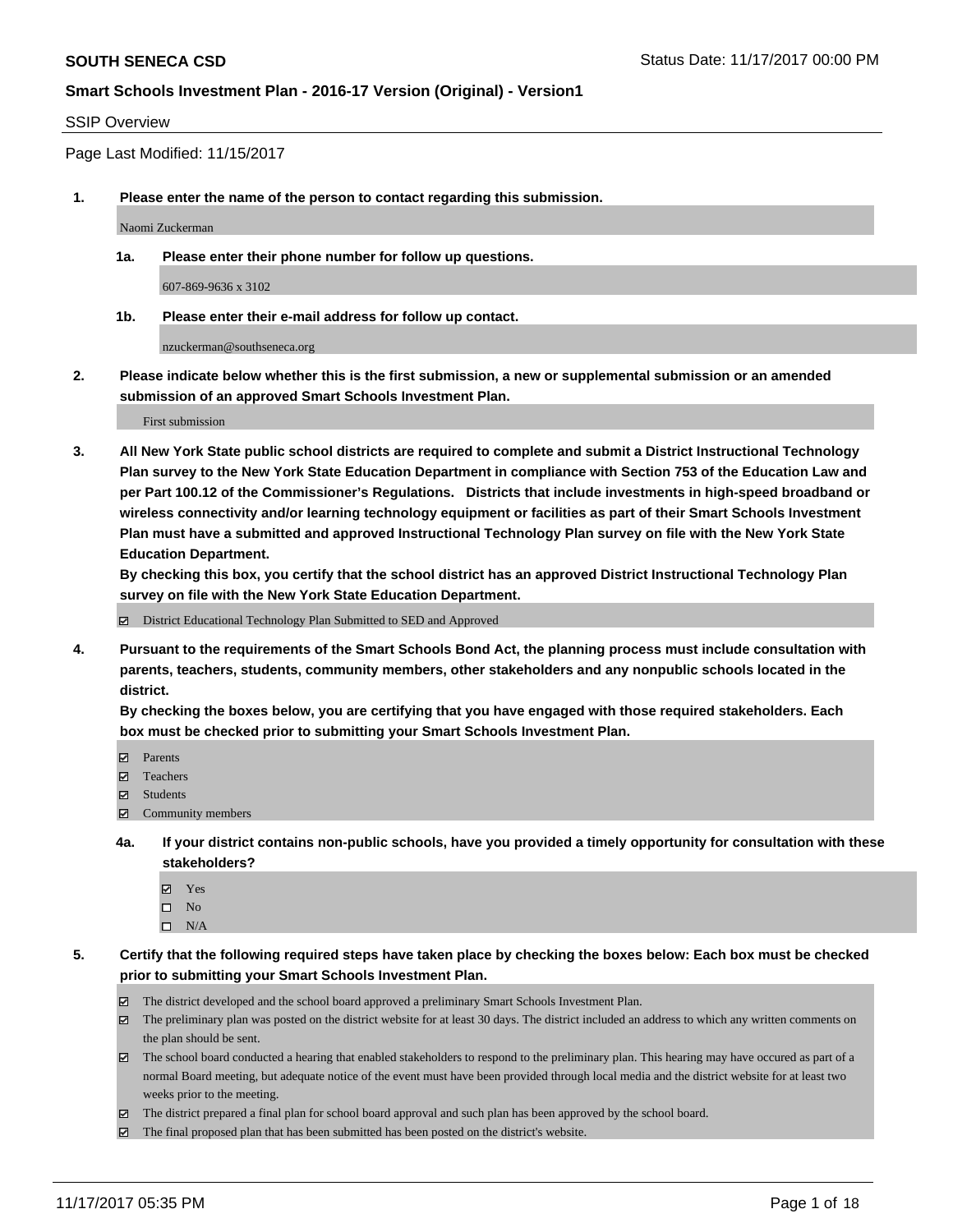#### SSIP Overview

Page Last Modified: 11/15/2017

**5a. Please upload the proposed Smart Schools Investment Plan (SSIP) that was posted on the district's website, along with any supporting materials. Note that this should be different than your recently submitted Educational Technology Survey. The Final SSIP, as approved by the School Board, should also be posted on the website and remain there during the course of the projects contained therein.**

PlanToPublic03092016Revised.pdf

**5b. Enter the webpage address where the final Smart Schools Investment Plan is posted. The Plan should remain posted for the life of the included projects.**

http://www.southseneca.org/districtpage.cfm?pageid=669

**6. Please enter an estimate of the total number of students and staff that will benefit from this Smart Schools Investment Plan based on the cumulative projects submitted to date.**

560

**7. An LEA/School District may partner with one or more other LEA/School Districts to form a consortium to pool Smart Schools Bond Act funds for a project that meets all other Smart School Bond Act requirements. Each school district participating in the consortium will need to file an approved Smart Schools Investment Plan for the project and submit a signed Memorandum of Understanding that sets forth the details of the consortium including the roles of each respective district.**

 $\Box$  The district plans to participate in a consortium to partner with other school district(s) to implement a Smart Schools project.

**8. Please enter the name and 6-digit SED Code for each LEA/School District participating in the Consortium.**

| <b>Partner LEA/District</b> | <b>ISED BEDS Code</b> |
|-----------------------------|-----------------------|
| (No Response)               | (No Response)         |

**9. Please upload a signed Memorandum of Understanding with all of the participating Consortium partners.**

(No Response)

**10. Your district's Smart Schools Bond Act Allocation is:**

\$1,019,853

**11. Enter the budget sub-allocations by category that you are submitting for approval at this time. If you are not budgeting SSBA funds for a category, please enter 0 (zero.) If the value entered is \$0, you will not be required to complete that survey question.**

|                                       | Sub-        |
|---------------------------------------|-------------|
|                                       | Allocations |
| <b>School Connectivity</b>            | 25,830      |
| Connectivity Projects for Communities | $\mathbf 0$ |
| <b>Classroom Technology</b>           | 74,619      |
| Pre-Kindergarten Classrooms           | $\mathbf 0$ |
| Replace Transportable Classrooms      | $\Omega$    |
| <b>High-Tech Security Features</b>    | 488,800     |
| Totals:                               | 589,249     |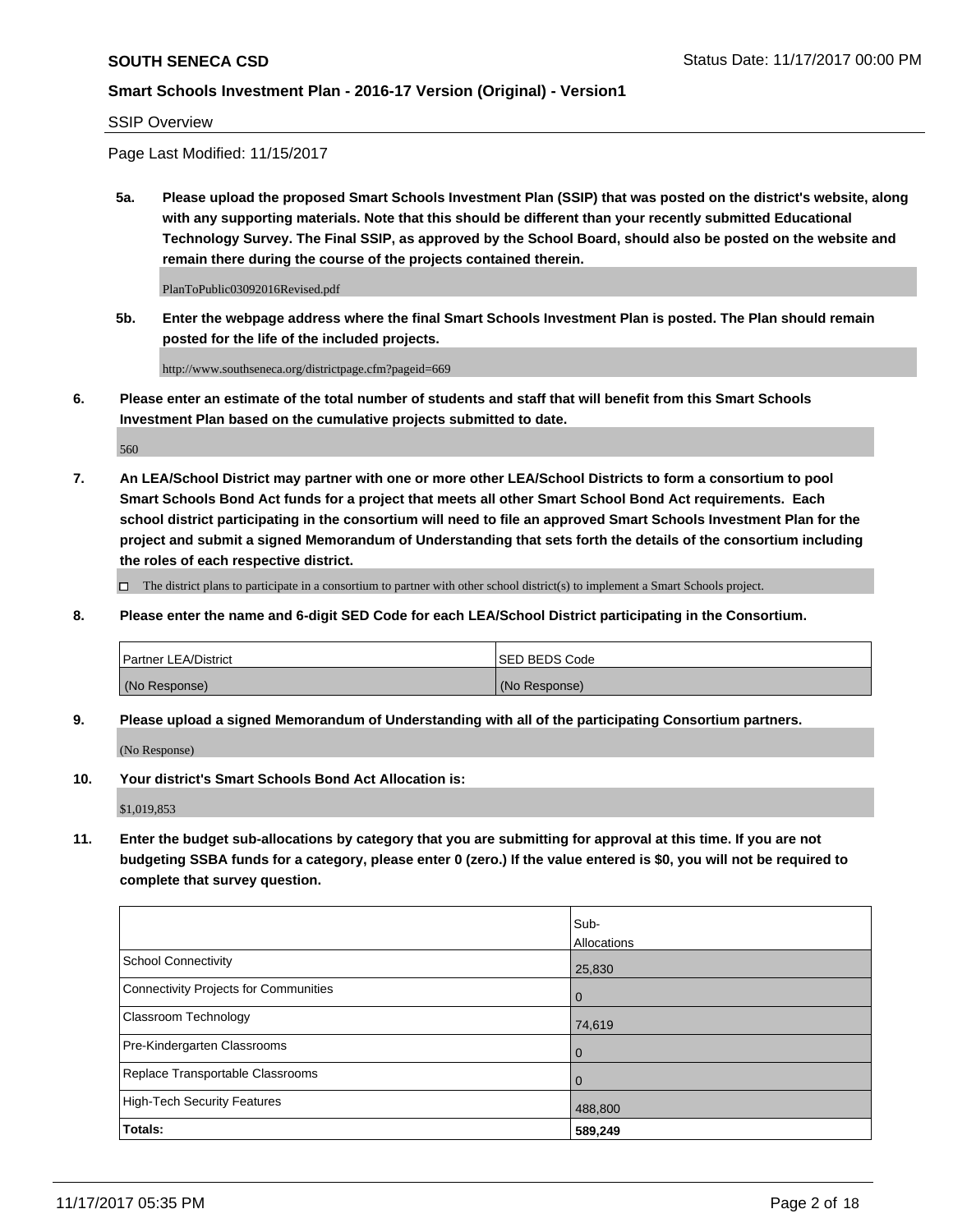### School Connectivity

Page Last Modified: 11/14/2017

- **1. In order for students and faculty to receive the maximum benefit from the technology made available under the Smart Schools Bond Act, their school buildings must possess sufficient connectivity infrastructure to ensure that devices can be used during the school day. Smart Schools Investment Plans must demonstrate that:**
	- **sufficient infrastructure that meets the Federal Communications Commission's 100 Mbps per 1,000 students standard currently exists in the buildings where new devices will be deployed, or**
	- **is a planned use of a portion of Smart Schools Bond Act funds, or**
	- **is under development through another funding source.**

**Smart Schools Bond Act funds used for technology infrastructure or classroom technology investments must increase the number of school buildings that meet or exceed the minimum speed standard of 100 Mbps per 1,000 students and staff within 12 months. This standard may be met on either a contracted 24/7 firm service or a "burstable" capability. If the standard is met under the burstable criteria, it must be:**

**1. Specifically codified in a service contract with a provider, and**

**2. Guaranteed to be available to all students and devices as needed, particularly during periods of high demand, such as computer-based testing (CBT) periods.**

**Please describe how your district already meets or is planning to meet this standard within 12 months of plan submission.**

South Seneca meets and exceeds the minimum speed requirements of connectivity of 100 Mbps per 1000 students and staff. Service is provided through a OCM BOCES Coser for Internet Access with a bandwidth of 150 Mbps.

- **1a. If a district believes that it will be impossible to meet this standard within 12 months, it may apply for a waiver of this requirement, as described on the Smart Schools website. The waiver must be filed and approved by SED prior to submitting this survey.**
	- By checking this box, you are certifying that the school district has an approved waiver of this requirement on file with the New York State Education Department.

#### **2. Connectivity Speed Calculator (Required)**

|                         | Number of<br><b>Students</b> | Multiply by<br>100 Kbps | Divide by 1000 Current Speed<br>to Convert to<br>Required<br>Speed in Mb | lin Mb | <b>Expected</b><br>Speed to be<br>Attained Within Required<br>12 Months | <b>Expected Date</b><br><b>When</b><br>Speed Will be<br>Met |
|-------------------------|------------------------------|-------------------------|--------------------------------------------------------------------------|--------|-------------------------------------------------------------------------|-------------------------------------------------------------|
| <b>Calculated Speed</b> | 745                          | 745,000                 | 74.5                                                                     | 150    | 150                                                                     | <b>INA</b>                                                  |

### **3. Describe how you intend to use Smart Schools Bond Act funds for high-speed broadband and/or wireless connectivity projects in school buildings.**

South Seneca is not planning to use Smart Bond monies for broadband or wireless connectivity projects with this submission. South Seneca wishes to purchase a new student server that will have significantly more storage and perform at a higher rate of speed. They also wish to purchase an upgraded back up system for this server as described below.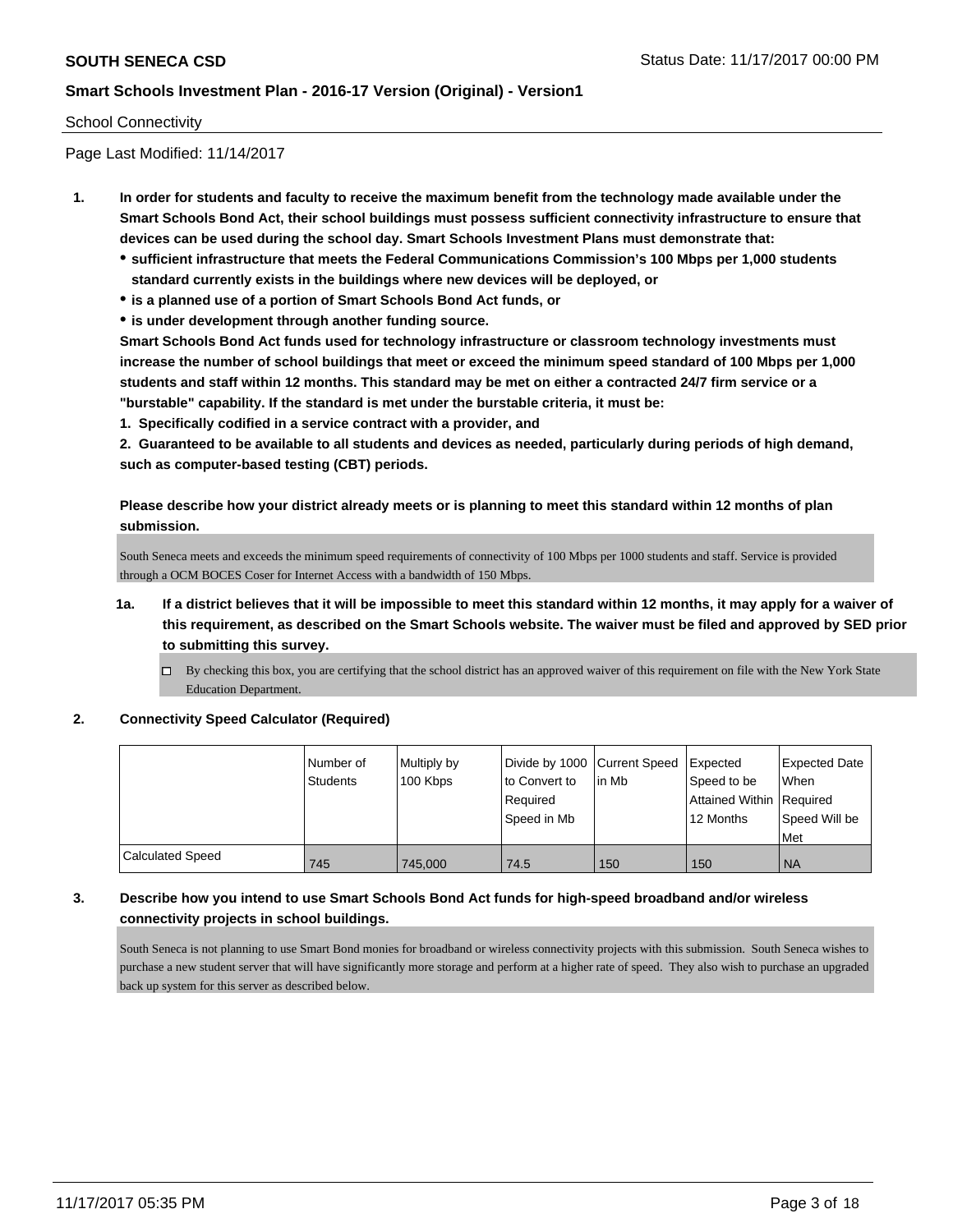#### School Connectivity

Page Last Modified: 11/14/2017

**4. Describe the linkage between the district's District Instructional Technology Plan and the proposed projects. (There should be a link between your response to this question and your response to Question 1 in Part E. Curriculum and Instruction "What are the district's plans to use digital connectivity and technology to improve teaching and learning?)**

South Seneca's Technology Plan calls for expanded access to devices for all students through the Smart Schools Investment Process. In the Classroom Technology section we are purchasing devices to support this goal. This expanded access will generate student documents and work at a significantly higher rate than the before . Student work could include video projects, Power Points, and written documents. The current district servers are outdated and do not have the capacity to store this expanded amount of material. South Seneca is proposing replacing their student storage server with an HP DL360 Gen9 8SFF CTO Server. Along with this server, the district wishes to install a reliable back up device to protect and restore the student work.

**5. If the district wishes to have students and staff access the Internet from wireless devices within the school building, or in close proximity to it, it must first ensure that it has a robust Wi-Fi network in place that has sufficient bandwidth to meet user demand.**

**Please describe how you have quantified this demand and how you plan to meet this demand.**

The district uses Meraki MR34 wireless access points with a 1.75.Gbps aggregate dual-band data rate. The district had an independent company perform a wireless coverage analysis in the Spring of 2015. The result of the analysis showed the number of access points was sufficient but that the coverage was lacking based on the location of the access points. In the summer of 2015, based on the coverage analysis we relocated/added access points to provide maximum coverage.

**6. As indicated on Page 5 of the guidance, the Office of Facilities Planning will have to conduct a preliminary review of all capital projects, including connectivity projects.**

**Please indicate on a separate row each project number given to you by the Office of Facilities Planning.**

| l Proiect Number      |  |
|-----------------------|--|
| 56-05-01-04-7-999-BA1 |  |

**7. Certain high-tech security and connectivity infrastructure projects may be eligible for an expedited review process as determined by the Office of Facilities Planning.**

#### **Was your project deemed eligible for streamlined review?**

Yes

**7a. Districts that choose the Streamlined Review Process will be required to certify that they have reviewed all installations with their licensed architect or engineer of record and provide that person's name and license number. The licensed professional must review the products and proposed method of installation prior to implementation and review the work during and after completion in order to affirm that the work was codecompliant, if requested.**

I certify that I have reviewed all installations with a licensed architect or engineer of record.

**8. Include the name and license number of the architect or engineer of record.**

| Name            | License Number |
|-----------------|----------------|
| Jeffrey Robbins | 35151          |

**9. If you are submitting an allocation for School Connectivity complete this table. Note that the calculated Total at the bottom of the table must equal the Total allocation for this category that you**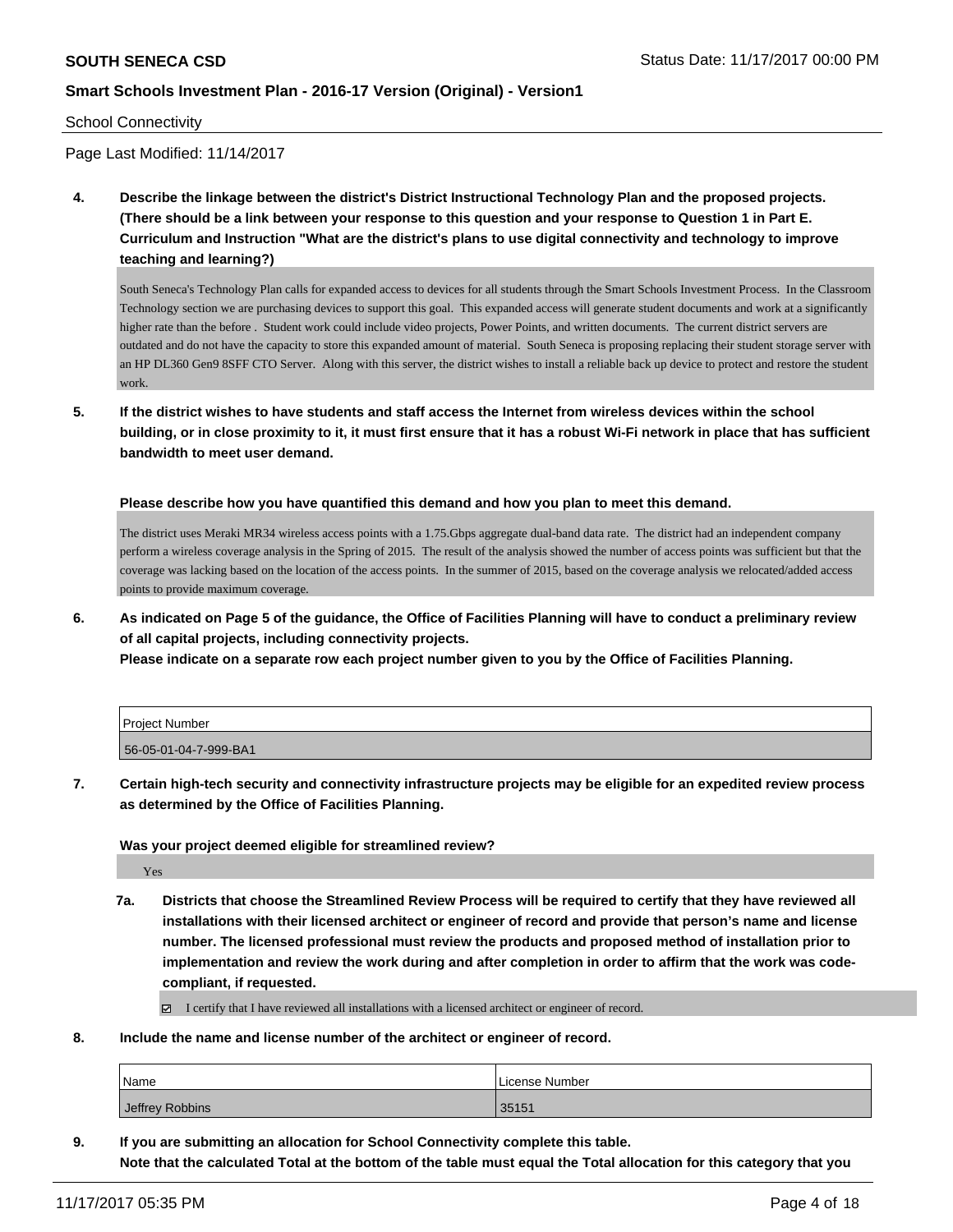### School Connectivity

Page Last Modified: 11/14/2017

### **entered in the SSIP Overview overall budget.**

|                                            | Sub-              |
|--------------------------------------------|-------------------|
|                                            | <b>Allocation</b> |
| Network/Access Costs                       | 25,830            |
| Outside Plant Costs                        | (No Response)     |
| School Internal Connections and Components | (No Response)     |
| Professional Services                      | (No Response)     |
| Testing                                    | (No Response)     |
| <b>Other Upfront Costs</b>                 | (No Response)     |
| <b>Other Costs</b>                         | (No Response)     |
| Totals:                                    | 25,830            |

**10. Please detail the type, quantity, per unit cost and total cost of the eligible items under each sub-category. This is especially important for any expenditures listed under the "Other" category. All expenditures must be eligible for tax-exempt financing to be reimbursed through the SSBA. Sufficient detail must be provided so that we can verify this is the case. If you have any questions, please contact us directly through smartschools@nysed.gov. NOTE: Wireless Access Points should be included in this category, not under Classroom Educational Technology, except those that will be loaned/purchased for nonpublic schools. Add rows under each sub-category for additional items, as needed.**

| Select the allowable expenditure | Item to be purchased          | Quantity | Cost per Item | <b>Total Cost</b> |
|----------------------------------|-------------------------------|----------|---------------|-------------------|
| type.                            |                               |          |               |                   |
| Repeat to add another item under |                               |          |               |                   |
| each type.                       |                               |          |               |                   |
| Network/Access Costs             | HP DL360 Gen9 8SFF CTO Server |          | 12,530        | 12.530            |
| Network/Access Costs             | Exagrid EX13TB-DB             |          | 13,300        | 13,300            |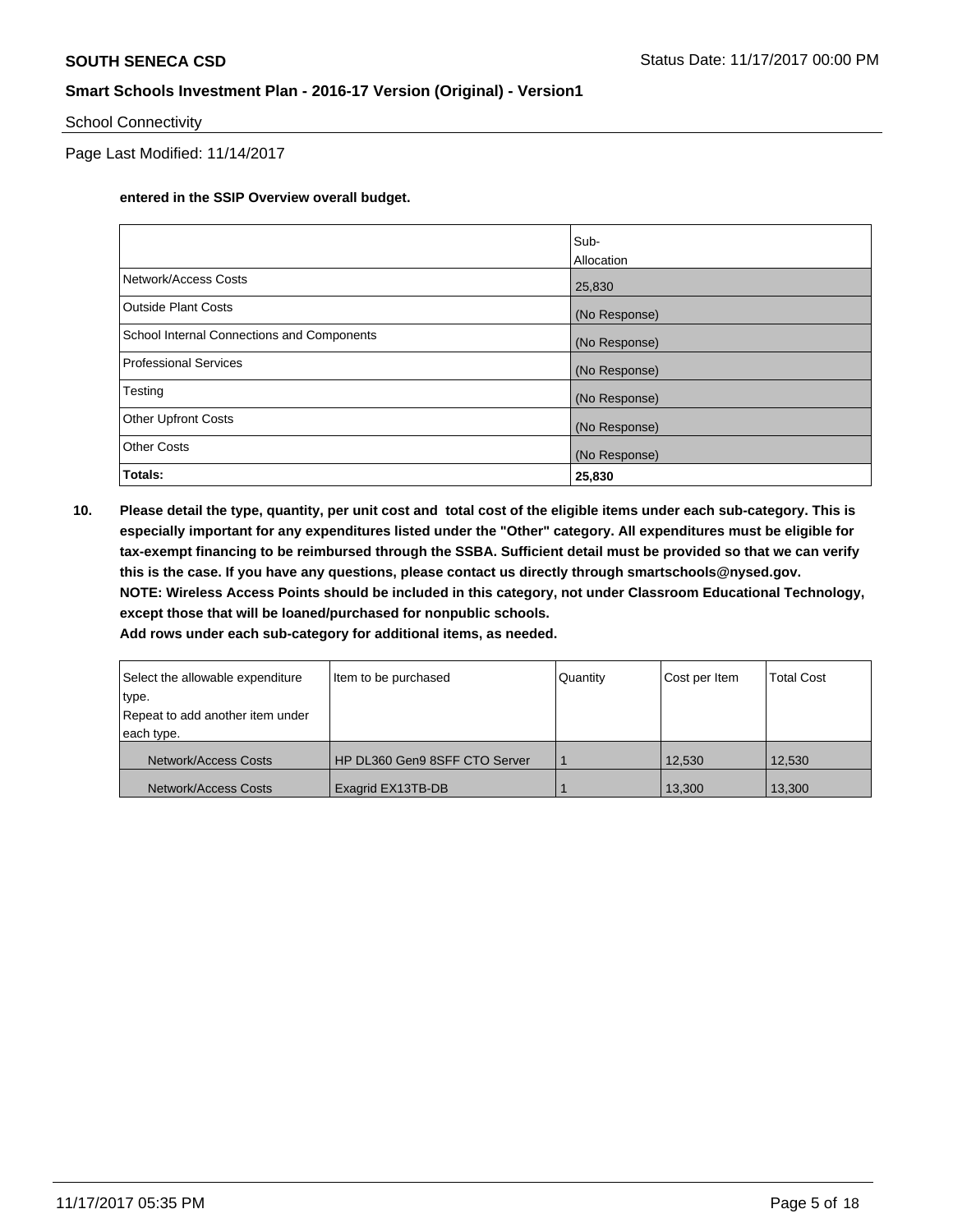Community Connectivity (Broadband and Wireless)

Page Last Modified: 09/15/2017

**1. Describe how you intend to use Smart Schools Bond Act funds for high-speed broadband and/or wireless connectivity projects in the community.**

(No Response)

**2. Please describe how the proposed project(s) will promote student achievement and increase student and/or staff access to the Internet in a manner that enhances student learning and/or instruction outside of the school day and/or school building.**

(No Response)

**3. Community connectivity projects must comply with all the necessary local building codes and regulations (building and related permits are not required prior to plan submission).**

 $\Box$  I certify that we will comply with all the necessary local building codes and regulations.

**4. Please describe the physical location of the proposed investment.**

(No Response)

**5. Please provide the initial list of partners participating in the Community Connectivity Broadband Project, along with their Federal Tax Identification (Employer Identification) number.**

| <b>Project Partners</b> | l Federal ID # |
|-------------------------|----------------|
| (No Response)           | (No Response)  |

**6. If you are submitting an allocation for Community Connectivity, complete this table. Note that the calculated Total at the bottom of the table must equal the Total allocation for this category that you entered in the SSIP Overview overall budget.**

|                                    | Sub-Allocation |
|------------------------------------|----------------|
| Network/Access Costs               | (No Response)  |
| <b>Outside Plant Costs</b>         | (No Response)  |
| <b>Tower Costs</b>                 | (No Response)  |
| <b>Customer Premises Equipment</b> | (No Response)  |
| <b>Professional Services</b>       | (No Response)  |
| Testing                            | (No Response)  |
| <b>Other Upfront Costs</b>         | (No Response)  |
| <b>Other Costs</b>                 | (No Response)  |
| Totals:                            | 0              |

**7. Please detail the type, quantity, per unit cost and total cost of the eligible items under each sub-category. This is especially important for any expenditures listed under the "Other" category. All expenditures must be capital-bond eligible to be reimbursed through the SSBA. If you have any questions, please contact us directly through smartschools@nysed.gov.**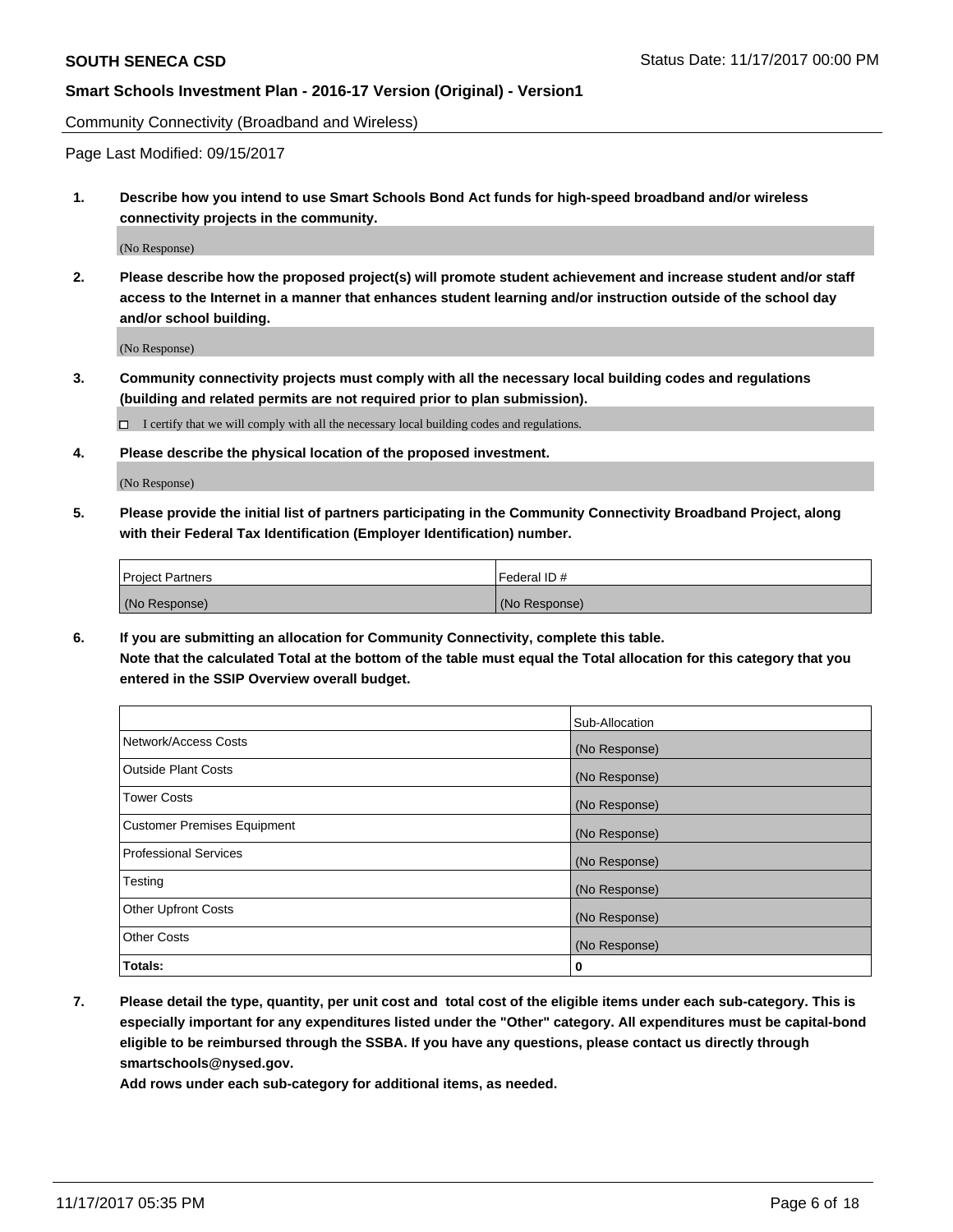Community Connectivity (Broadband and Wireless)

Page Last Modified: 09/15/2017

| Select the allowable expenditure | Item to be purchased | Quantity      | Cost per Item | <b>Total Cost</b> |
|----------------------------------|----------------------|---------------|---------------|-------------------|
| type.                            |                      |               |               |                   |
| Repeat to add another item under |                      |               |               |                   |
| each type.                       |                      |               |               |                   |
| (No Response)                    | (No Response)        | (No Response) | (No Response) | (No Response)     |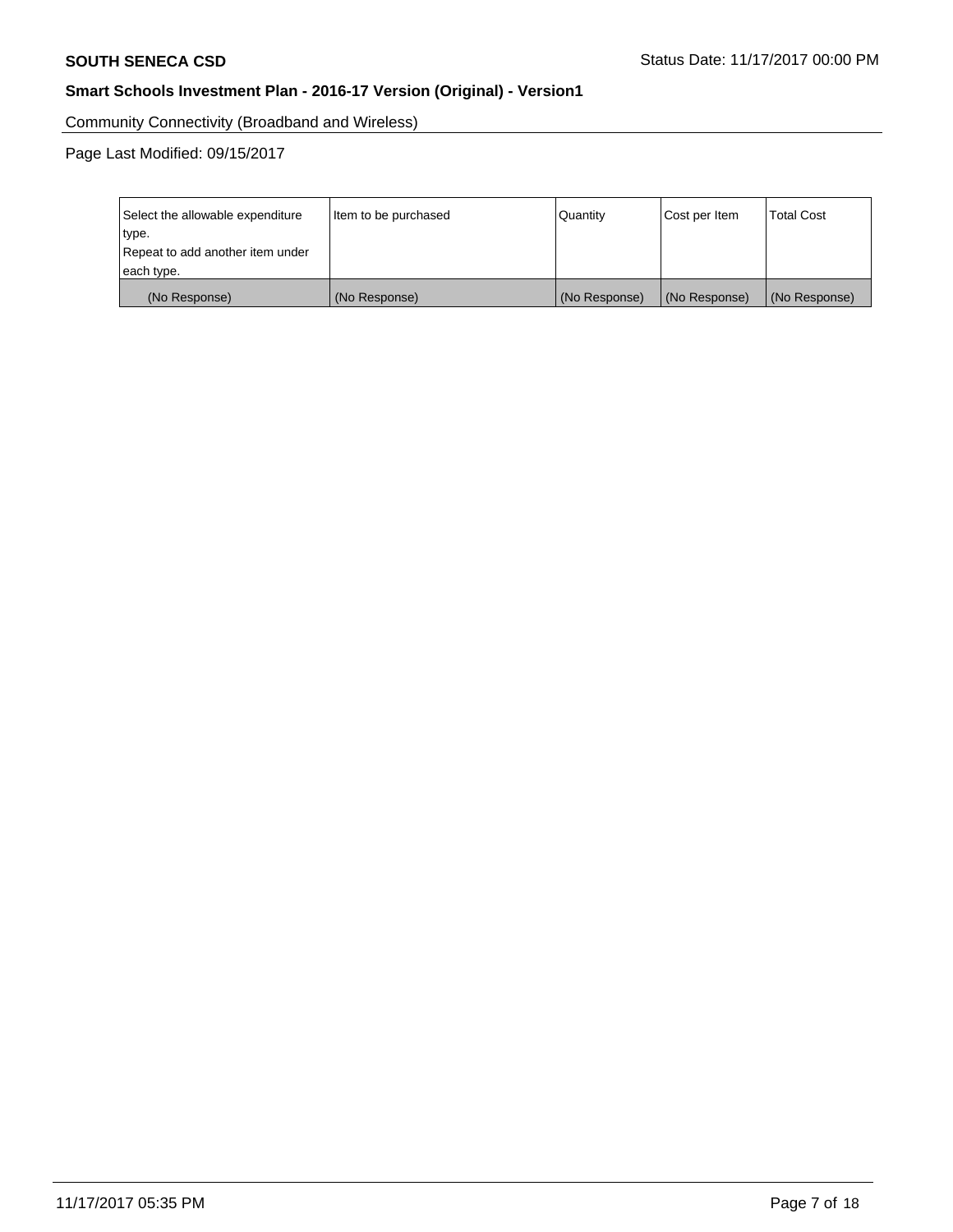### Classroom Learning Technology

Page Last Modified: 11/14/2017

**1. In order for students and faculty to receive the maximum benefit from the technology made available under the Smart Schools Bond Act, their school buildings must possess sufficient connectivity infrastructure to ensure that devices can be used during the school day. Smart Schools Investment Plans must demonstrate that sufficient infrastructure that meets the Federal Communications Commission's 100 Mbps per 1,000 students standard currently exists in the buildings where new devices will be deployed, or is a planned use of a portion of Smart Schools Bond Act funds, or is under development through another funding source.**

**Smart Schools Bond Act funds used for technology infrastructure or classroom technology investments must increase the number of school buildings that meet or exceed the minimum speed standard of 100 Mbps per 1,000 students and staff within 12 months. This standard may be met on either a contracted 24/7 firm service or a "burstable" capability. If the standard is met under the burstable criteria, it must be:**

**1. Specifically codified in a service contract with a provider, and**

**2. Guaranteed to be available to all students and devices as needed, particularly during periods of high demand, such as computer-based testing (CBT) periods.**

**Please describe how your district already meets or is planning to meet this standard within 12 months of plan submission.**

South Seneca meets and exceeds the minimum speed requirements of connectivity of 100 Mbps per 1000 students and staff. Service is provided through a OCM BOCES Coser for Internet Access with a bandwidth of 150 Mbps.

- **1a. If a district believes that it will be impossible to meet this standard within 12 months, it may apply for a waiver of this requirement, as described on the Smart Schools website. The waiver must be filed and approved by SED prior to submitting this survey.**
	- $\Box$  By checking this box, you are certifying that the school district has an approved waiver of this requirement on file with the New York State Education Department.

#### **2. Connectivity Speed Calculator (Required)**

|                         | Number of<br><b>Students</b> | Multiply by<br>100 Kbps | Divide by 1000 Current Speed<br>to Convert to<br>Required<br>Speed in Mb | lin Mb | Expected<br>Speed to be<br>Attained Within Required<br>12 Months | <b>Expected Date</b><br><b>When</b><br>Speed Will be<br>Met |
|-------------------------|------------------------------|-------------------------|--------------------------------------------------------------------------|--------|------------------------------------------------------------------|-------------------------------------------------------------|
| <b>Calculated Speed</b> | 745                          | 745.000                 | 74.5                                                                     | 150    | 150                                                              | <b>NA</b>                                                   |

**3. If the district wishes to have students and staff access the Internet from wireless devices within the school building, or in close proximity to it, it must first ensure that it has a robust Wi-Fi network in place that has sufficient bandwidth to meet user demand.**

**Please describe how you have quantified this demand and how you plan to meet this demand.**

The district uses Meraki MR34 wireless access points with a 1.75.Gbps aggregate dual-band data rate. The district had an independent company perform a wireless coverage analysis in the Spring of 2015. The result of the analysis showed the number of access points was sufficient but that the coverage was lacking based on the location of the access points. In the summer of 2015, based on the coverage analysis we relocated/added access points to provide maximum coverage.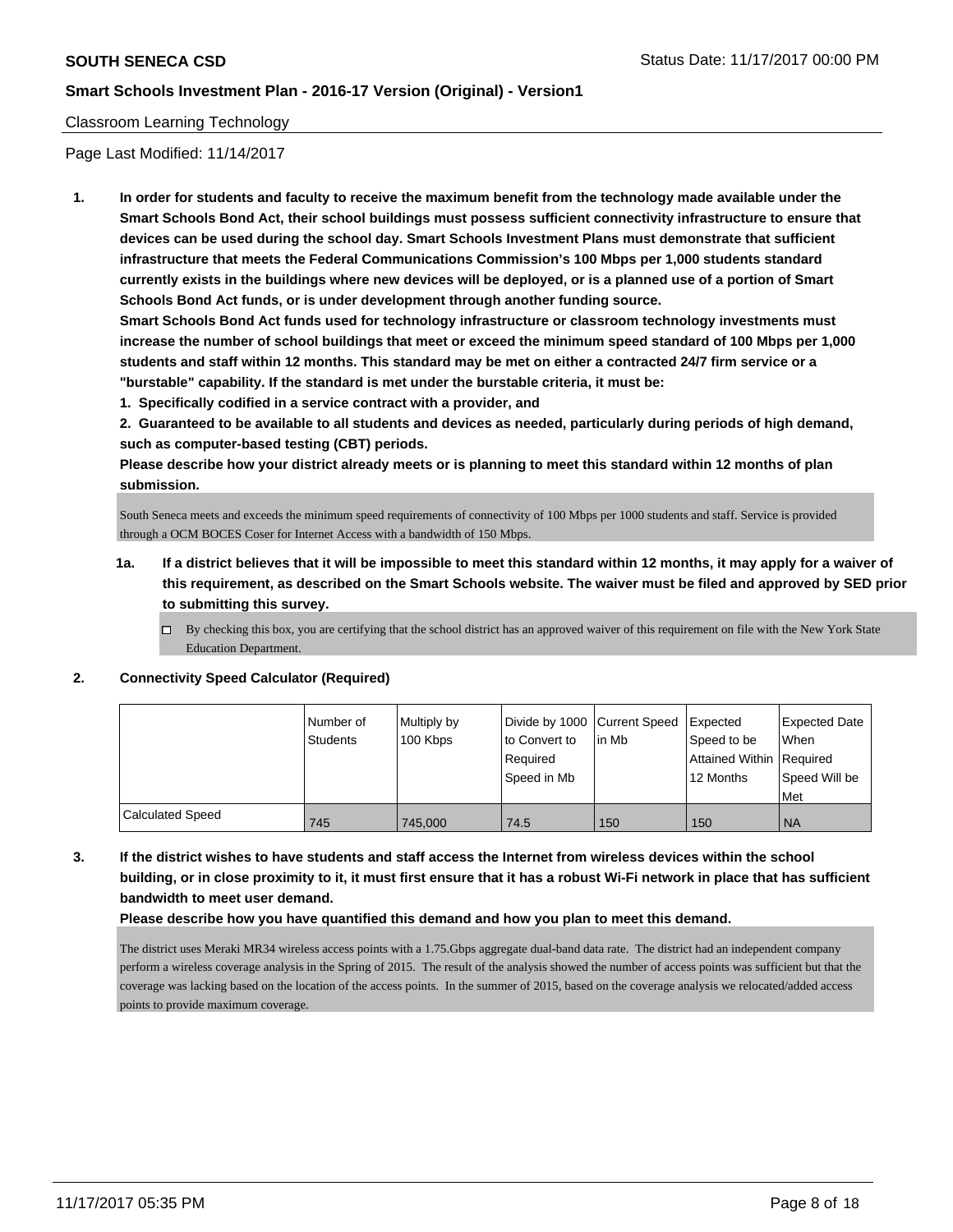### Classroom Learning Technology

Page Last Modified: 11/14/2017

**4. All New York State public school districts are required to complete and submit an Instructional Technology Plan survey to the New York State Education Department in compliance with Section 753 of the Education Law and per Part 100.12 of the Commissioner's Regulations.**

**Districts that include educational technology purchases as part of their Smart Schools Investment Plan must have a submitted and approved Instructional Technology Plan survey on file with the New York State Education Department.**

- By checking this box, you are certifying that the school district has an approved Instructional Technology Plan survey on file with the New York State Education Department.
- **5. Describe the devices you intend to purchase and their compatibility with existing or planned platforms or systems. Specifically address the adequacy of each facility's electrical, HVAC and other infrastructure necessary to install and support the operation of the planned technology.**

Desktops and monitors being purchased are replacing older existing units. They will use the existing power outlets used by the older units that are being replaced.

The Promethean interactive projectors being purchased are replacing older existing units. They will use the existing power outlets and mounting brackets used by the older units that are being replaced.

The new Epson Brightlink interactive projector being purchased is replacing existing ceiling mounted projector and will use the existing power outlet of the unit being replaced.

The Chomebooks being purchase require no additional electrical support as the students are responsible for charging the unit at home. If need be each class room and common area have spare electrical outlets that students can use to charge their device.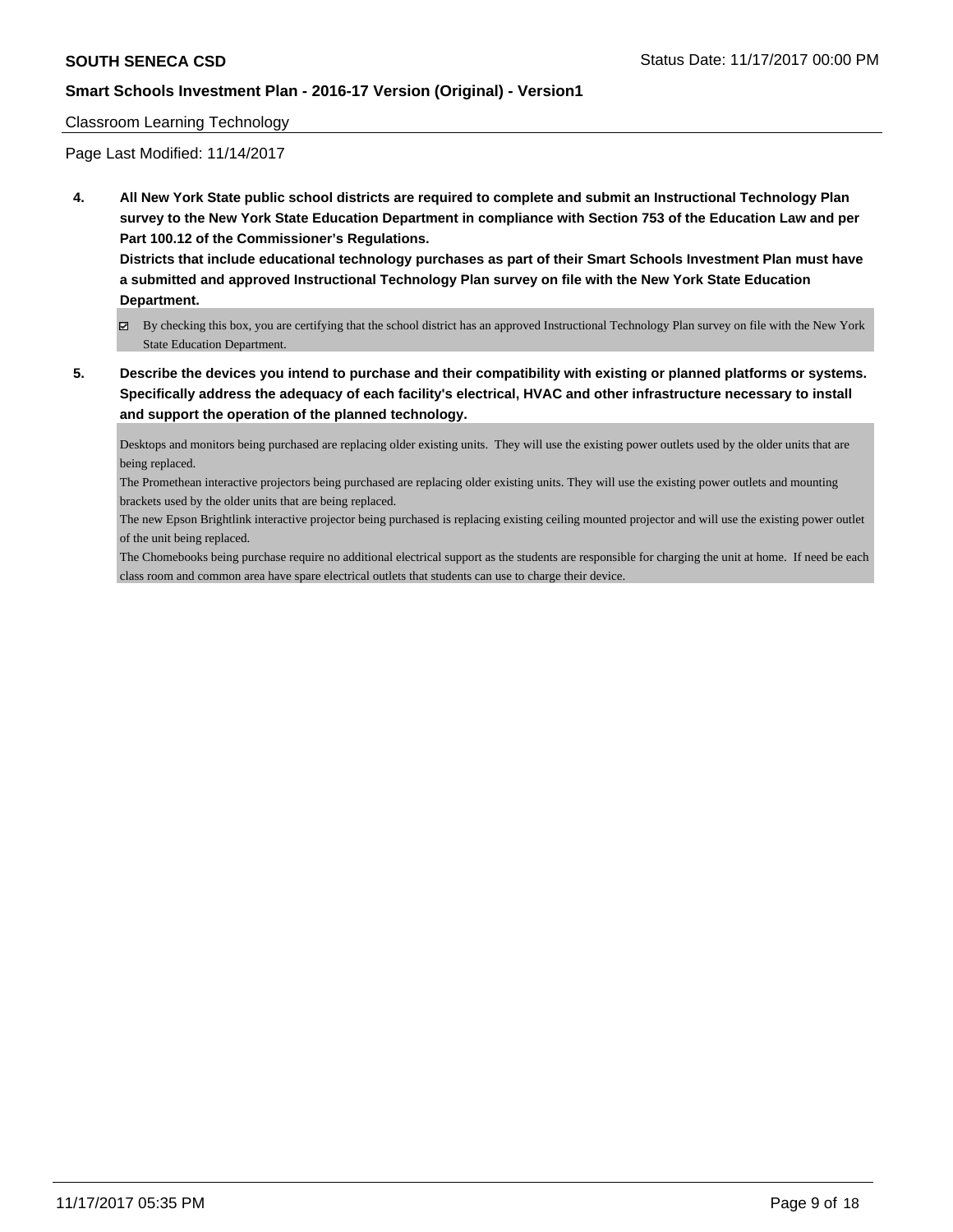### Classroom Learning Technology

Page Last Modified: 11/14/2017

- **6. Describe how the proposed technology purchases will:**
	- **> enhance differentiated instruction;**
	- **> expand student learning inside and outside the classroom;**
	- **> benefit students with disabilities and English language learners; and**
	- **> contribute to the reduction of other learning gaps that have been identified within the district.**

**The expectation is that districts will place a priority on addressing the needs of students who struggle to succeed in a rigorous curriculum. Responses in this section should specifically address this concern and align with the district's Instructional Technology Plan (in particular Question 2 of E. Curriculum and Instruction: "Does the district's instructional technology plan address the needs of students with disabilities to ensure equitable access to instruction, materials and assessments?" and Question 3 of the same section: "Does the district's instructional technology plan address the provision of assistive technology specifically for students with disabilities to ensure access to and participation in the general curriculum?"**

South Seneca's district instructional technology plan efficiently addresses the needs of general education students, ELA students and Students with Disabilities (SWD) to ensure meaningful access to instruction, materials and assessments. For all students, the increased use of tools such as Google Classroom is already making a difference. Students and teachers are communicating more efficiently, and students are better able to organize projects and assignments. Tools such as Kahn Academy are being utilized, and our Chromebook program is a major contributor to that. Our strong WIFI system has contributed to the success of our Chromebook program in grades 6 to 12. ELA students are using technology to write, collaborate, and contribute to discussions. Our Chromebook and Google Classroom program is allowing our teachers to have students communicate using 21st century technology. There is increased teacher use of technology, with our ELA department being among our most active departments. SWD have access to laptops, desktops, Chromebooks, fusion writers, fortes, iPads, tablets and alpha smarts. SWD also have access to a variety of software including dragon dictation and WYNN. The speech feature on the fusion and the forte writer help students with editing work in the general education classroom, particularly ELA and social studies. iPads offer access to difficult curriculum by having the text downloaded from Bookshare. This provides audio for the students. Specific iPad apps provide access for students who are visually impaired or have Autism or Juvenile Huntington's disease.

South Seneca provides a variety of tools, both computers and software programs to allow students to access the curriculum. All IEPs are written specifically to provide access, and any use of assistive technology is added to an IEP for this very purpose.

South Seneca's district instructional technology plan also addresses differentiation of instruction. Technology is allowing our students to progress at various rates and levels. Students who are behind are becoming more organized. Our highest achievers are now able to explore new levels of challenge more easily.

# **7. Where appropriate, describe how the proposed technology purchases will enhance ongoing communication with parents and other stakeholders and help the district facilitate technology-based regional partnerships, including distance learning and other efforts.**

Student skills will be enhanced by the use of chromebooks. Skill and comfort levels will rise, and it's our feeling that student use of equipment and software will rise as a result. Teachers are constantly improving their knowledge and skills with technology. As teachers increase their use of tools such as Google Classroom, communication with parents will increase. Google Classroom has a tool by the name of Guardian Email Summaries. A guardian such as a parent can sign up to their student's classroom account and monitor what is happening in the class.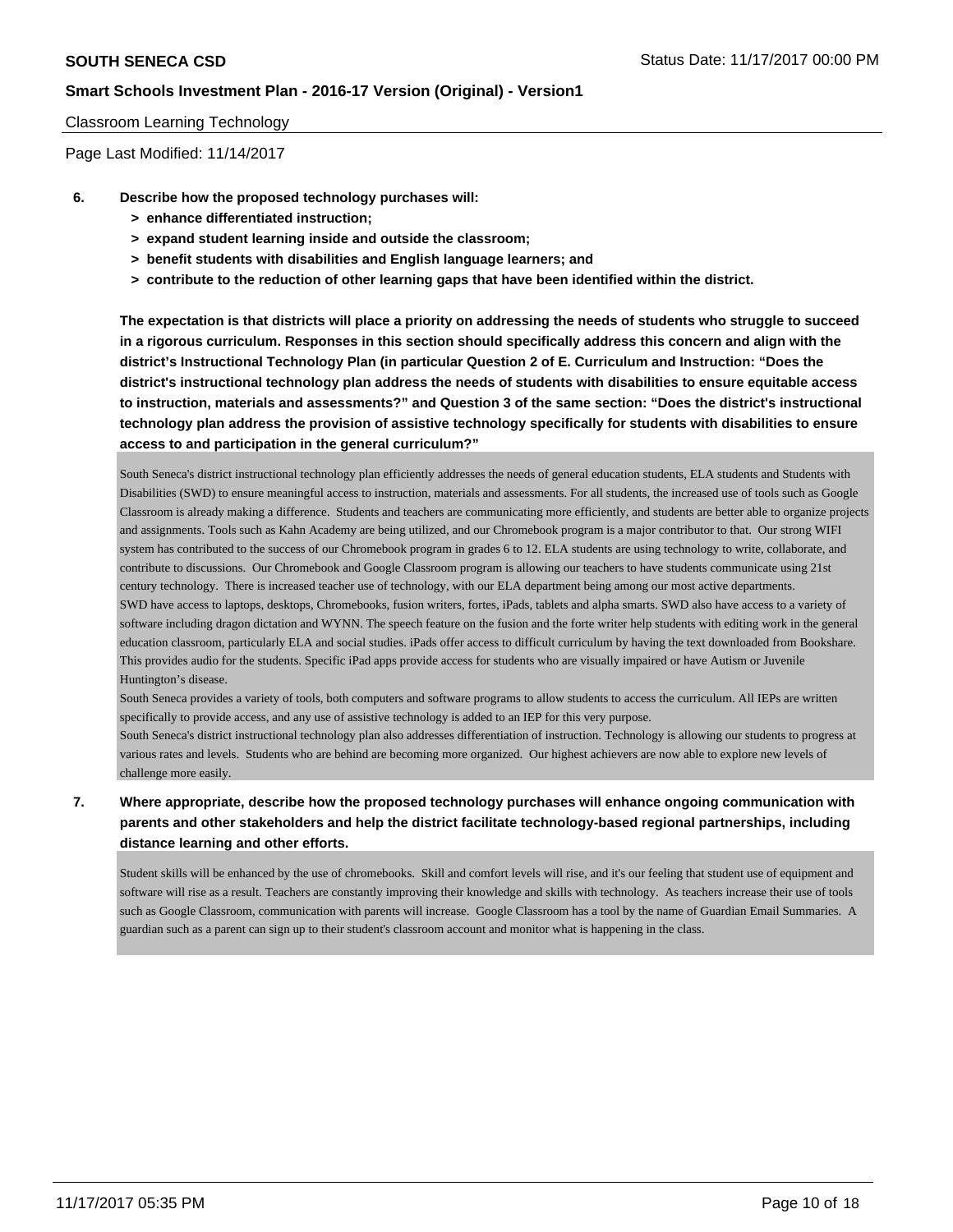#### Classroom Learning Technology

Page Last Modified: 11/14/2017

**8. Describe the district's plan to provide professional development to ensure that administrators, teachers and staff can employ the technology purchased to enhance instruction successfully.**

**Note: This response should be aligned and expanded upon in accordance with your district's response to Question 1 of F. Professional Development of your Instructional Technology Plan: "Please provide a summary of professional development offered to teachers and staff, for the time period covered by this plan, to support technology to enhance teaching and learning. Please include topics, audience and method of delivery within your summary."**

South Seneca provides a range of professional development opportunities, both within the district and through regional workshops or online courses/events. The approval for each PD event is managed by building and district supervisors with an eye on our annually updated Professional Development Plan (PDP), which describes district goals. Our primary partner for Professional Development is TST BOCES and their School Improvement Team. Instructional Technology workshops are supervised by a member of that team, John Hind, with whom we collaborate regularly. Within the district, we provide an annual Preservice Day of professional development in early September, whose agenda includes instructional technology training. Regular faculty meetings and team meetings also support this work.

BOCES offers regular training opportunities in the use of particular educational apps and devices, and follows up with personalized sessions with individual teachers. Many of our teachers also apply for and receive access to online courses or webinars related to instructional technology. Among the many topics covered by these opportunities, there includes:

Google Apps for Education Educational apps for everyone Training in specific software (Microsoft Office, Google Docs, EdModo, Twitter, etc.) Flipped Classroom Project Based Learning Authentic Assessment Chromebooks for Education

- **9. Districts must contact the SUNY/CUNY teacher preparation program that supplies the largest number of the district's new teachers to request advice on innovative uses and best practices at the intersection of pedagogy and educational technology.**
	- $\boxtimes$  By checking this box, you certify that you have contacted the SUNY/CUNY teacher preparation program that supplies the largest number of your new teachers to request advice on these issues.
	- **9a. Please enter the name of the SUNY or CUNY Institution that you contacted.**

SUNY Cortland

**9b. Enter the primary Institution phone number.**

607-753-5528

**9c. Enter the name of the contact person with whom you consulted and/or will be collaborating with on innovative uses of technology and best practices.**

Dr. Chris Widdall

**10. A district whose Smart Schools Investment Plan proposes the purchase of technology devices and other hardware must account for nonpublic schools in the district.**

**Are there nonpublic schools within your school district?**

Yes

 $\square$  No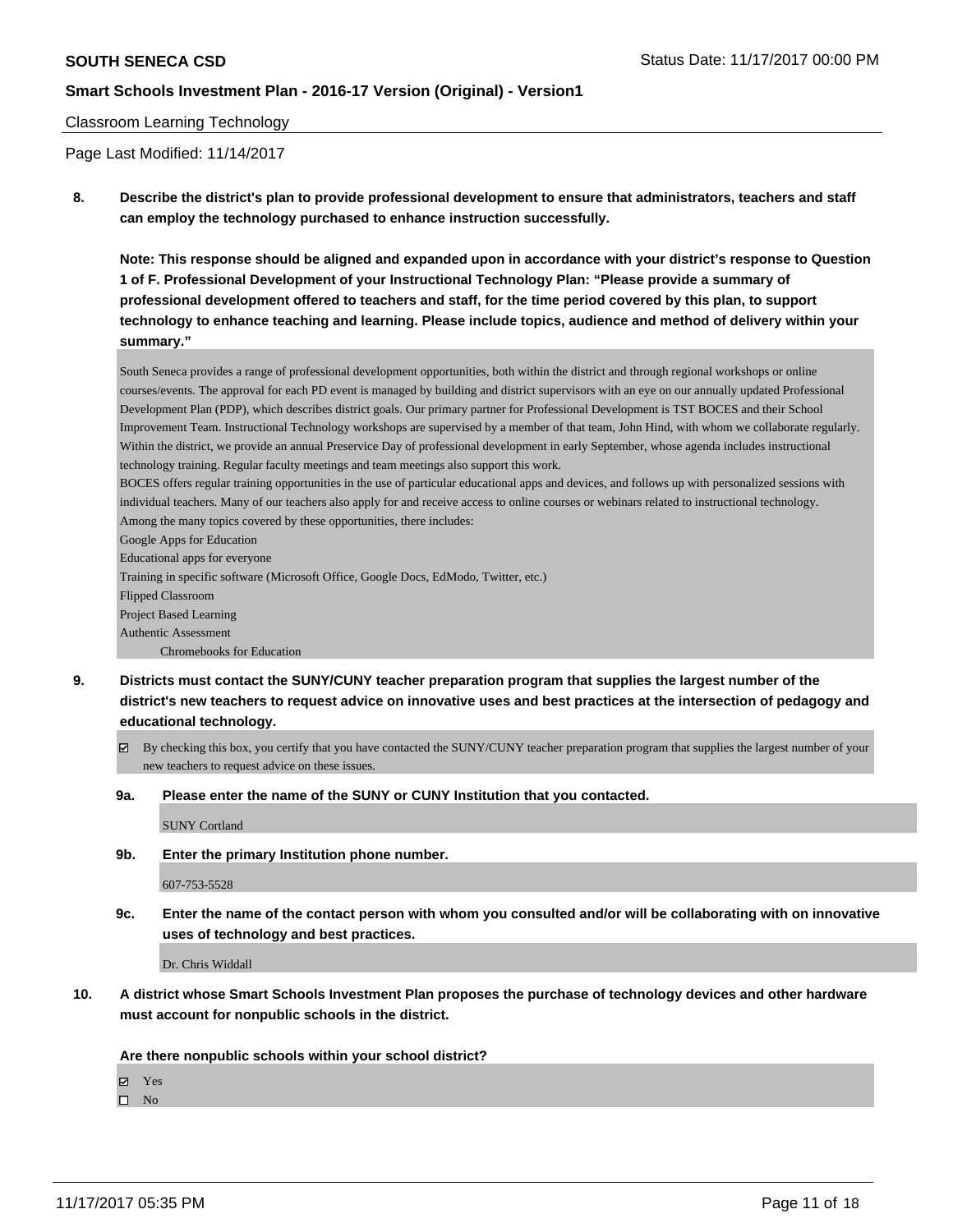### Classroom Learning Technology

Page Last Modified: 11/14/2017

**10a. Describe your plan to loan purchased hardware to nonpublic schools within your district. The plan should use your district's nonpublic per-student loan amount calculated below, within the framework of the guidance. Please enter the date by which nonpublic schools must request classroom technology items. Also, specify in your response the devices that the nonpublic schools have requested, as well as in the in the Budget and the Expenditure Table at the end of the page.**

The District has created a form for nonpublic schools to complete identifying which equipment and in what quantities are needed for the classroom. Currently, the nonpublic schools in the South Seneca District are Amish schools. There is no interest to use classroom technology in their schools and they have signed off on the form. No loan program will need to be set up for the Amish Schools.

- **10b. A final Smart Schools Investment Plan cannot be approved until school authorities have adopted regulations specifying the date by which requests from nonpublic schools for the purchase and loan of Smart Schools Bond Act classroom technology must be received by the district.**
	- $\boxtimes$  By checking this box, you certify that you have such a plan and associated regulations in place that have been made public.
- **11. Nonpublic Classroom Technology Loan Calculator**

**The Smart Schools Bond Act provides that any Classroom Learning Technology purchases made using Smart Schools funds shall be lent, upon request, to nonpublic schools in the district. However, no school district shall be required to loan technology in amounts greater than the total obtained and spent on technology pursuant to the Smart Schools Bond Act and the value of such loan may not exceed the total of \$250 multiplied by the nonpublic school enrollment in the base year at the time of enactment.**

**See:**

**http://www.p12.nysed.gov/mgtserv/smart\_schools/docs/Smart\_Schools\_Bond\_Act\_Guidance\_04.27.15\_Final.pdf.**

|                                       | 1. Classroom<br>Technology<br>Sub-allocation | 12. Public<br>Enrollment<br>$(2014 - 15)$ | l 3. Nonpublic<br>Enrollment<br>$(2014 - 15)$ | l 4. Sum of<br>Public and<br>l Nonpublic<br>Enrollment | 15. Total Per<br>Pupil Sub-<br>lallocation                                                    | 16. Total<br>Nonpublic Loan I<br>Amount |
|---------------------------------------|----------------------------------------------|-------------------------------------------|-----------------------------------------------|--------------------------------------------------------|-----------------------------------------------------------------------------------------------|-----------------------------------------|
| Calculated Nonpublic Loan<br>  Amount |                                              |                                           |                                               |                                                        | (No Response)   (No Response)   (No Response)   (No Response)   (No Response)   (No Response) |                                         |

**12. To ensure the sustainability of technology purchases made with Smart Schools funds, districts must demonstrate a long-term plan to maintain and replace technology purchases supported by Smart Schools Bond Act funds. This sustainability plan shall demonstrate a district's capacity to support recurring costs of use that are ineligible for Smart Schools Bond Act funding such as device maintenance, technical support, Internet and wireless fees, maintenance of hotspots, staff professional development, building maintenance and the replacement of incidental items. Further, such a sustainability plan shall include a long-term plan for the replacement of purchased devices and equipment at the end of their useful life with other funding sources.**

 $\boxtimes$  By checking this box, you certify that the district has a sustainability plan as described above.

**13. Districts must ensure that devices purchased with Smart Schools Bond funds will be distributed, prepared for use, maintained and supported appropriately. Districts must maintain detailed device inventories in accordance with generally accepted accounting principles.**

By checking this box, you certify that the district has a distribution and inventory management plan and system in place.

**14. If you are submitting an allocation for Classroom Learning Technology complete this table.**

**Note that the calculated Total at the bottom of the table must equal the Total allocation for this category that you entered in the SSIP Overview overall budget.**

|                         | Sub-Allocation |
|-------------------------|----------------|
| Interactive Whiteboards |                |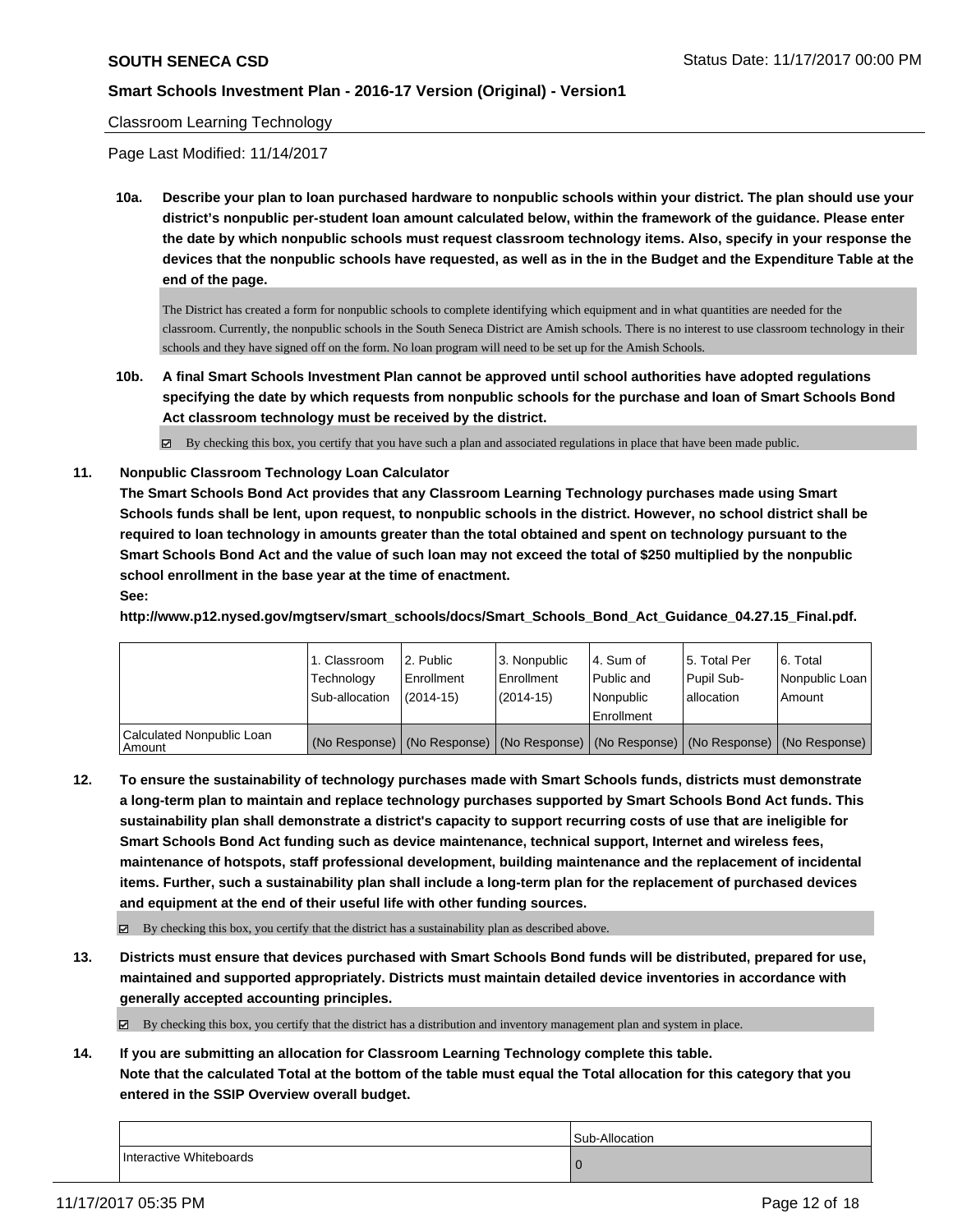### Classroom Learning Technology

Page Last Modified: 11/14/2017

|                    | Sub-Allocation |
|--------------------|----------------|
| Computer Servers   | 0              |
| Desktop Computers  | 45,750         |
| Laptop Computers   | 6,100          |
| Tablet Computers   | $\Omega$       |
| <b>Other Costs</b> | 22,769         |
| Totals:            | 74,619         |

**15. Please detail the type, quantity, per unit cost and total cost of the eligible items under each sub-category. This is especially important for any expenditures listed under the "Other" category. All expenditures must be capital-bond eligible to be reimbursed through the SSBA. If you have any questions, please contact us directly through smartschools@nysed.gov.**

**Please specify in the "Item to be Purchased" field which specific expenditures and items are planned to meet the district's nonpublic loan requirement, if applicable.**

**NOTE: Wireless Access Points that will be loaned/purchased for nonpublic schools should ONLY be included in this category, not under School Connectivity, where public school districts would list them. Add rows under each sub-category for additional items, as needed.**

| Select the allowable expenditure | Item to be Purchased                                | Quantity | Cost per Item | <b>Total Cost</b> |
|----------------------------------|-----------------------------------------------------|----------|---------------|-------------------|
| type.                            |                                                     |          |               |                   |
| Repeat to add another item under |                                                     |          |               |                   |
| each type.                       |                                                     |          |               |                   |
| <b>Desktop Computers</b>         | HP Elite Desk 800 G2 SFF                            | 75       | 500           | 37,500            |
| <b>Desktop Computers</b>         | HP Elite Display E222                               | 75       | 110           | 8,250             |
| <b>Other Costs</b>               | Promethean PRM-35 Upgrade                           | 14       | 850           | 11,900            |
| <b>Other Costs</b>               | Promethean PRM-35 Upgrade V2                        | 8        | 815           | 6,520             |
| <b>Other Costs</b>               | Epson Brightlink 575 WI                             |          | 1,999         | 1,999             |
| <b>Other Costs</b>               | Epson Brighter Futures 2 Yr<br>replacement warranty |          | 170           | 170               |
| <b>Laptop Computers</b>          | Acer C2955 4G Chromebook                            | 20       | 270           | 5,400             |
| <b>Laptop Computers</b>          | Google Chrome License                               | 20       | 35            | 700               |
| <b>Other Costs</b>               | Acer 2 year warrenty                                | 20       | 90            | 1,800             |
| <b>Other Costs</b>               | Kensington 12 SP12 Case                             | 20       | 19            | 380               |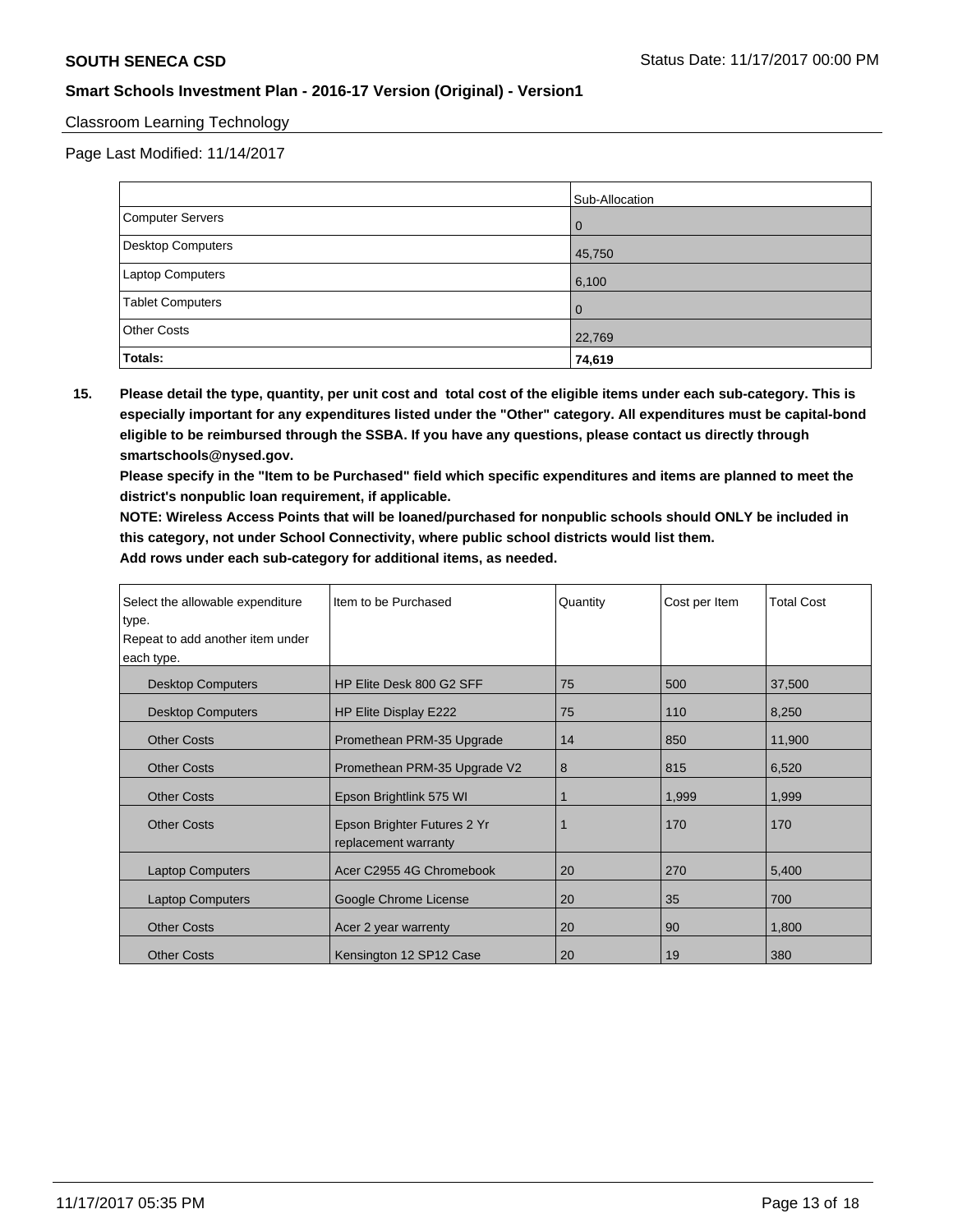#### Pre-Kindergarten Classrooms

Page Last Modified: 11/14/2017

**1. Provide information regarding how and where the district is currently serving pre-kindergarten students and justify the need for additional space with enrollment projections over 3 years.**

(No Response)

- **2. Describe the district's plan to construct, enhance or modernize education facilities to accommodate prekindergarten programs. Such plans must include:**
	- **Specific descriptions of what the district intends to do to each space;**
	- **An affirmation that pre-kindergarten classrooms will contain a minimum of 900 square feet per classroom;**
	- **The number of classrooms involved;**
	- **The approximate construction costs per classroom; and**
	- **Confirmation that the space is district-owned or has a long-term lease that exceeds the probable useful life of the improvements.**

(No Response)

**3. Smart Schools Bond Act funds may only be used for capital construction costs. Describe the type and amount of additional funds that will be required to support ineligible ongoing costs (e.g. instruction, supplies) associated with any additional pre-kindergarten classrooms that the district plans to add.**

(No Response)

**4. All plans and specifications for the erection, repair, enlargement or remodeling of school buildings in any public school district in the State must be reviewed and approved by the Commissioner. Districts that plan capital projects using their Smart Schools Bond Act funds will undergo a Preliminary Review Process by the Office of Facilities Planning.**

**Please indicate on a separate row each project number given to you by the Office of Facilities Planning.**

| Project Number |  |  |
|----------------|--|--|
| (No Response)  |  |  |

**5. If you have made an allocation for Pre-Kindergarten Classrooms, complete this table.**

**Note that the calculated Total at the bottom of the table must equal the Total allocation for this category that you entered in the SSIP Overview overall budget.**

|                                          | Sub-Allocation |
|------------------------------------------|----------------|
| Construct Pre-K Classrooms               | (No Response)  |
| Enhance/Modernize Educational Facilities | (No Response)  |
| <b>Other Costs</b>                       | (No Response)  |
| <b>Totals:</b>                           | 0              |

**6. Please detail the type, quantity, per unit cost and total cost of the eligible items under each sub-category. This is especially important for any expenditures listed under the "Other" category. All expenditures must be capital-bond eligible to be reimbursed through the SSBA. If you have any questions, please contact us directly through smartschools@nysed.gov.**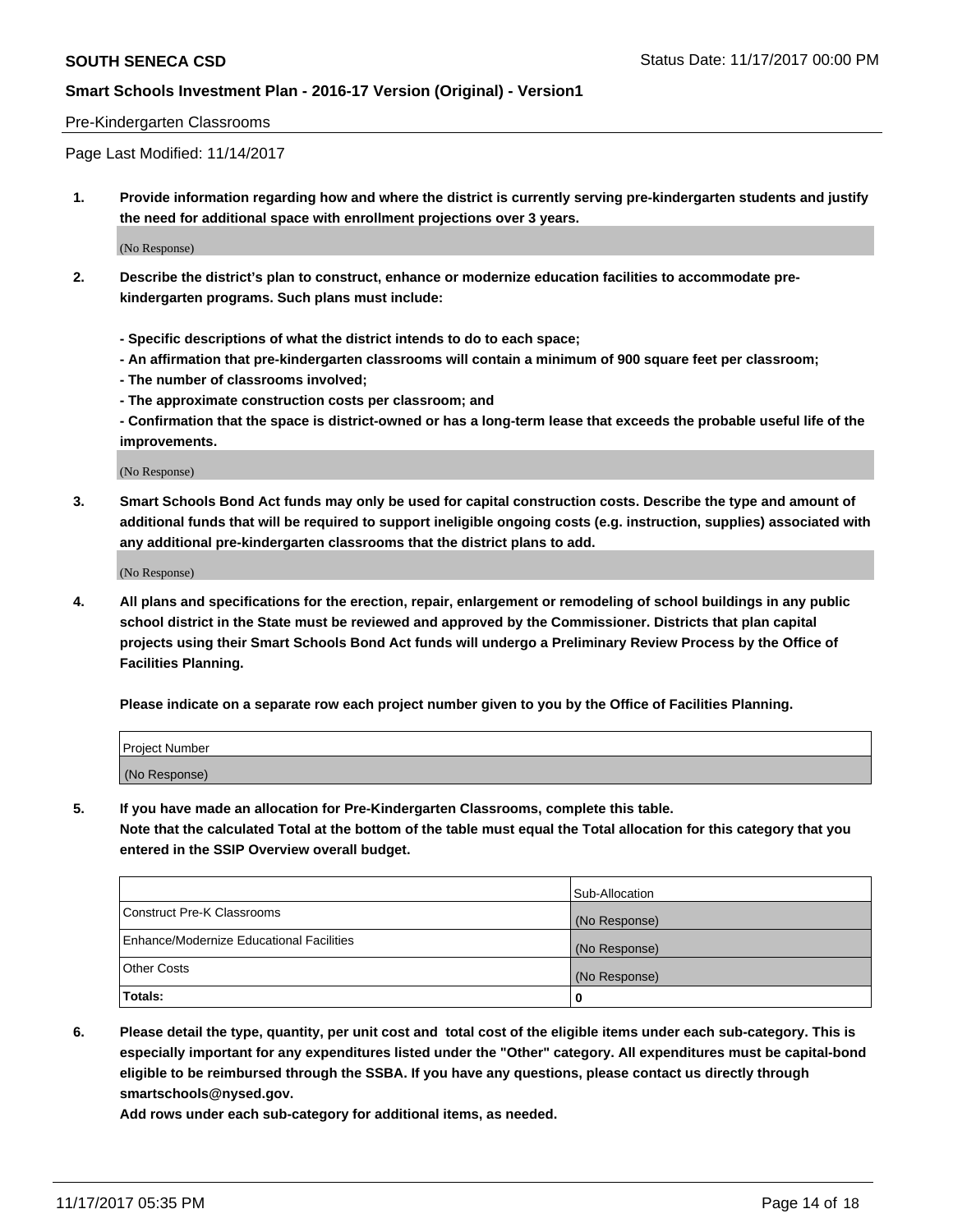# Pre-Kindergarten Classrooms

Page Last Modified: 11/14/2017

| Select the allowable expenditure | Item to be purchased | Quantity      | Cost per Item | <b>Total Cost</b> |
|----------------------------------|----------------------|---------------|---------------|-------------------|
| type.                            |                      |               |               |                   |
| Repeat to add another item under |                      |               |               |                   |
| each type.                       |                      |               |               |                   |
| (No Response)                    | (No Response)        | (No Response) | (No Response) | (No Response)     |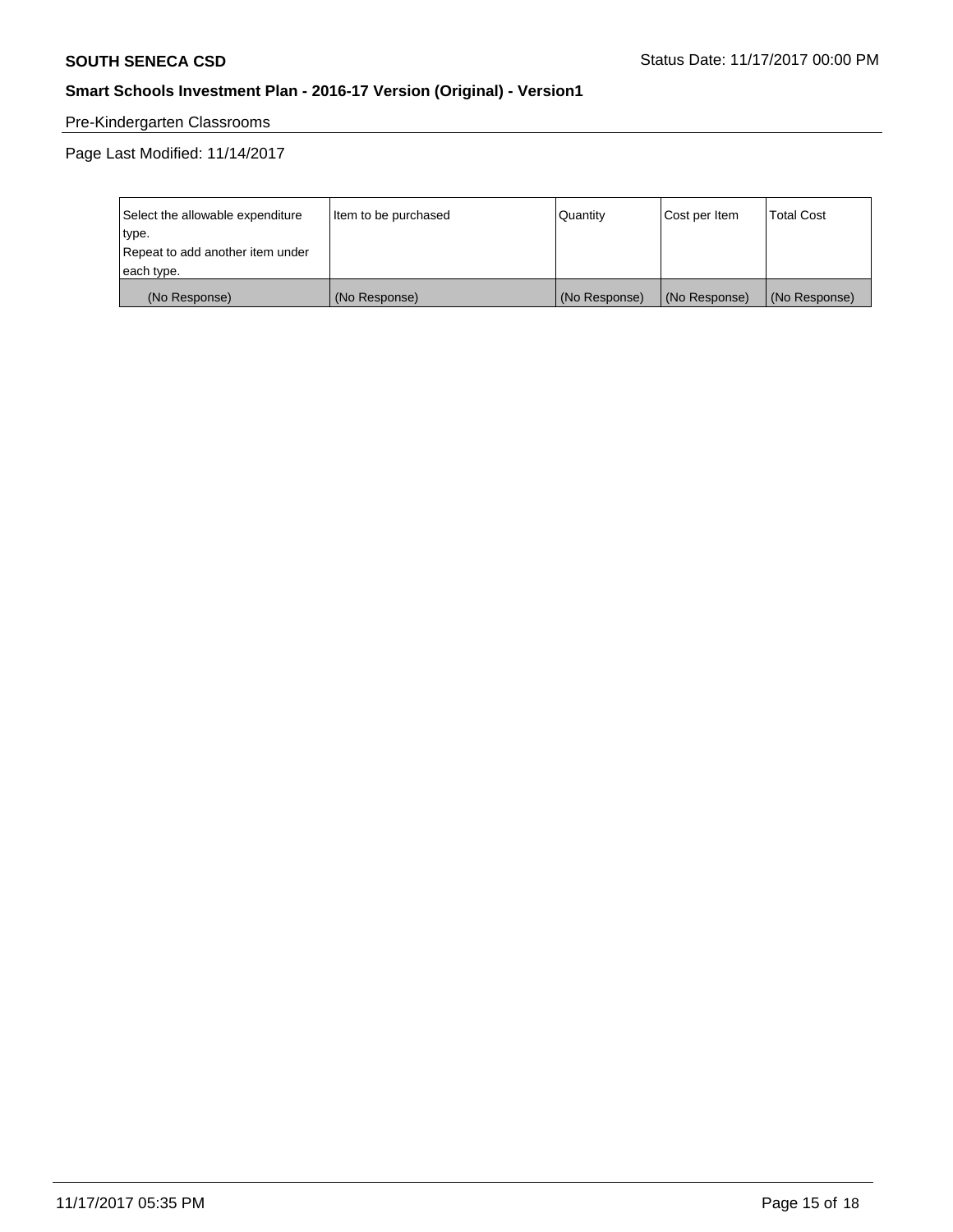Replace Transportable Classrooms

Page Last Modified: 11/14/2017

**1. Describe the district's plan to construct, enhance or modernize education facilities to provide high-quality instructional space by replacing transportable classrooms.**

(No Response)

**2. All plans and specifications for the erection, repair, enlargement or remodeling of school buildings in any public school district in the State must be reviewed and approved by the Commissioner. Districts that plan capital projects using their Smart Schools Bond Act funds will undergo a Preliminary Review Process by the Office of Facilities Planning.**

**Please indicate on a separate row each project number given to you by the Office of Facilities Planning.**

| Project Number |  |
|----------------|--|
| (No Response)  |  |

**3. For large projects that seek to blend Smart Schools Bond Act dollars with other funds, please note that Smart Schools Bond Act funds can be allocated on a pro rata basis depending on the number of new classrooms built that directly replace transportable classroom units.**

**If a district seeks to blend Smart Schools Bond Act dollars with other funds describe below what other funds are being used and what portion of the money will be Smart Schools Bond Act funds.**

(No Response)

**4. If you have made an allocation for Replace Transportable Classrooms, complete this table. Note that the calculated Total at the bottom of the table must equal the Total allocation for this category that you entered in the SSIP Overview overall budget.**

|                                                | Sub-Allocation |
|------------------------------------------------|----------------|
| Construct New Instructional Space              | (No Response)  |
| Enhance/Modernize Existing Instructional Space | (No Response)  |
| <b>Other Costs</b>                             | (No Response)  |
| Totals:                                        | 0              |

**5. Please detail the type, quantity, per unit cost and total cost of the eligible items under each sub-category. This is especially important for any expenditures listed under the "Other" category. All expenditures must be capital-bond eligible to be reimbursed through the SSBA. If you have any questions, please contact us directly through smartschools@nysed.gov.**

| Select the allowable expenditure | Item to be purchased | Quantity      | Cost per Item | <b>Total Cost</b> |
|----------------------------------|----------------------|---------------|---------------|-------------------|
| type.                            |                      |               |               |                   |
| Repeat to add another item under |                      |               |               |                   |
| each type.                       |                      |               |               |                   |
| (No Response)                    | (No Response)        | (No Response) | (No Response) | (No Response)     |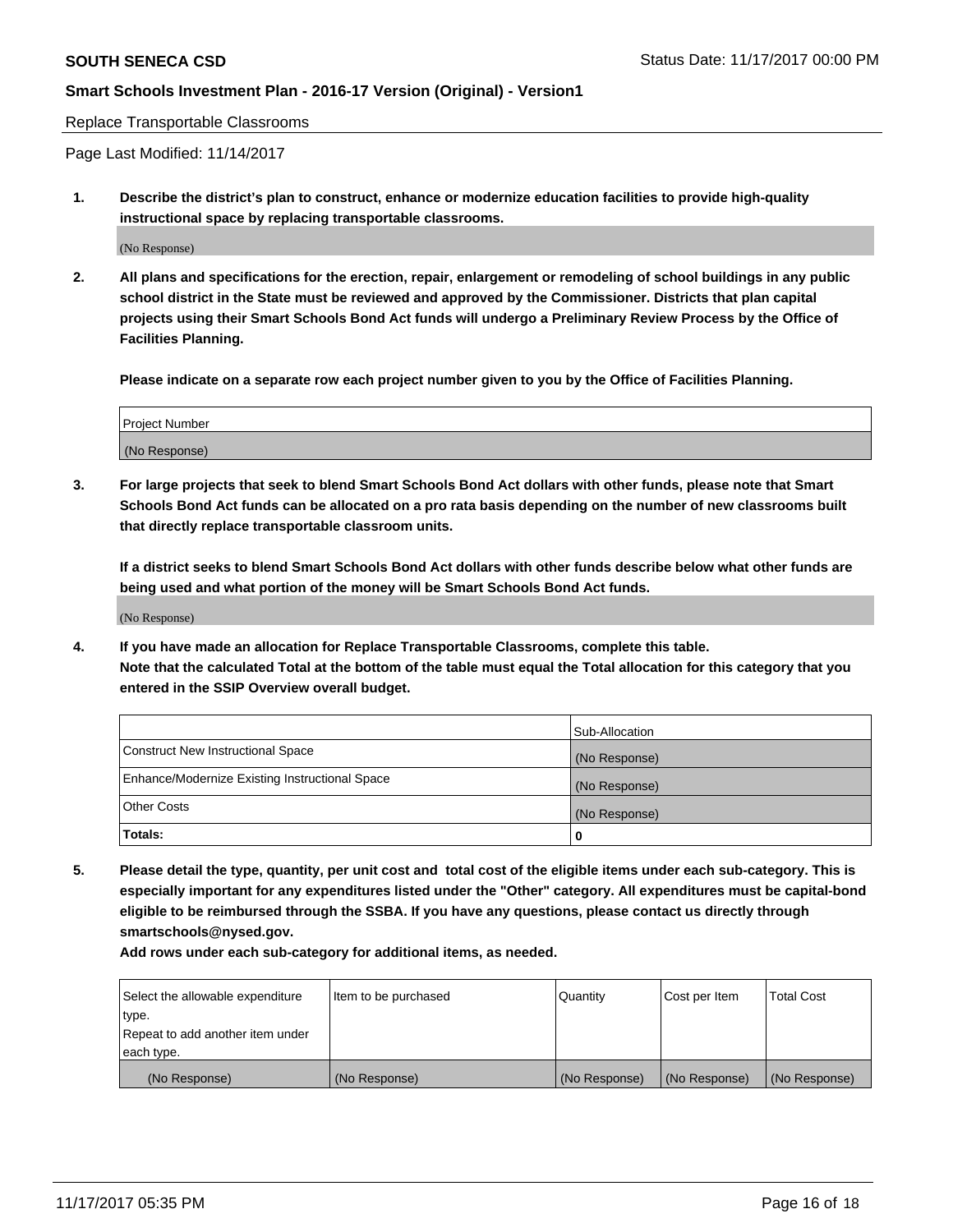### High-Tech Security Features

Page Last Modified: 11/14/2017

### **1. Describe how you intend to use Smart Schools Bond Act funds to install high-tech security features in school buildings and on school campuses.**

South Seneca Central Schools has a focus for their security project which is to provide adequate video security camera surveillance. The current system is very old with numerous areas that are unprotected or have failed. The goal is to have all of the public areas covered and the content of those cameras recorded for review when appropriate.

The project has two goals. The first is school entry points will be monitored by video intercom by replacing and adding new IP Intercom cameras. Secondly, upgrade of the existing video surveillance system, network and recording infrastructure to include additional exterior and interior cameras. This upgrade includes the replacement of the existing cameras with new cameras. The new cameras are motion activated with infrared capacity after hours and normal capacity during the regular school days, these cameras will provide a secure environment for all students.

**2. All plans and specifications for the erection, repair, enlargement or remodeling of school buildings in any public school district in the State must be reviewed and approved by the Commissioner. Districts that plan capital projects using their Smart Schools Bond Act funds will undergo a Preliminary Review Process by the Office of Facilities Planning.** 

**Please indicate on a separate row each project number given to you by the Office of Facilities Planning.**

| <b>Project Number</b> |  |
|-----------------------|--|
|                       |  |
| 56-05-01-04-7-999-BA1 |  |

- **3. Was your project deemed eligible for streamlined Review?**
	- Yes

.

- $\hfill \square$  No
- **3a. Districts with streamlined projects must certify that they have reviewed all installations with their licensed architect or engineer of record, and provide that person's name and license number. The licensed professional must review the products and proposed method of installation prior to implementation and review the work during and after completion in order to affirm that the work was code-compliant, if requested.**
	- $\boxtimes$  By checking this box, you certify that the district has reviewed all installations with a licensed architect or engineer of record.
- **4. Include the name and license number of the architect or engineer of record.**

| Name            | License Number |
|-----------------|----------------|
| Jeffrey Robbins | 35151          |

**5. If you have made an allocation for High-Tech Security Features, complete this table. Note that the calculated Total at the bottom of the table must equal the Total allocation for this category that you entered in the SSIP Overview overall budget.**

| Totals:                                              | 488,800        |
|------------------------------------------------------|----------------|
| <b>Other Costs</b>                                   | (No Response)  |
| Approved Door Hardening Project                      | (No Response)  |
| <b>Entry Control System</b>                          | 15,000         |
| <b>Electronic Security System</b>                    | 473,800        |
| Capital-Intensive Security Project (Standard Review) | (No Response)  |
|                                                      | Sub-Allocation |
|                                                      |                |